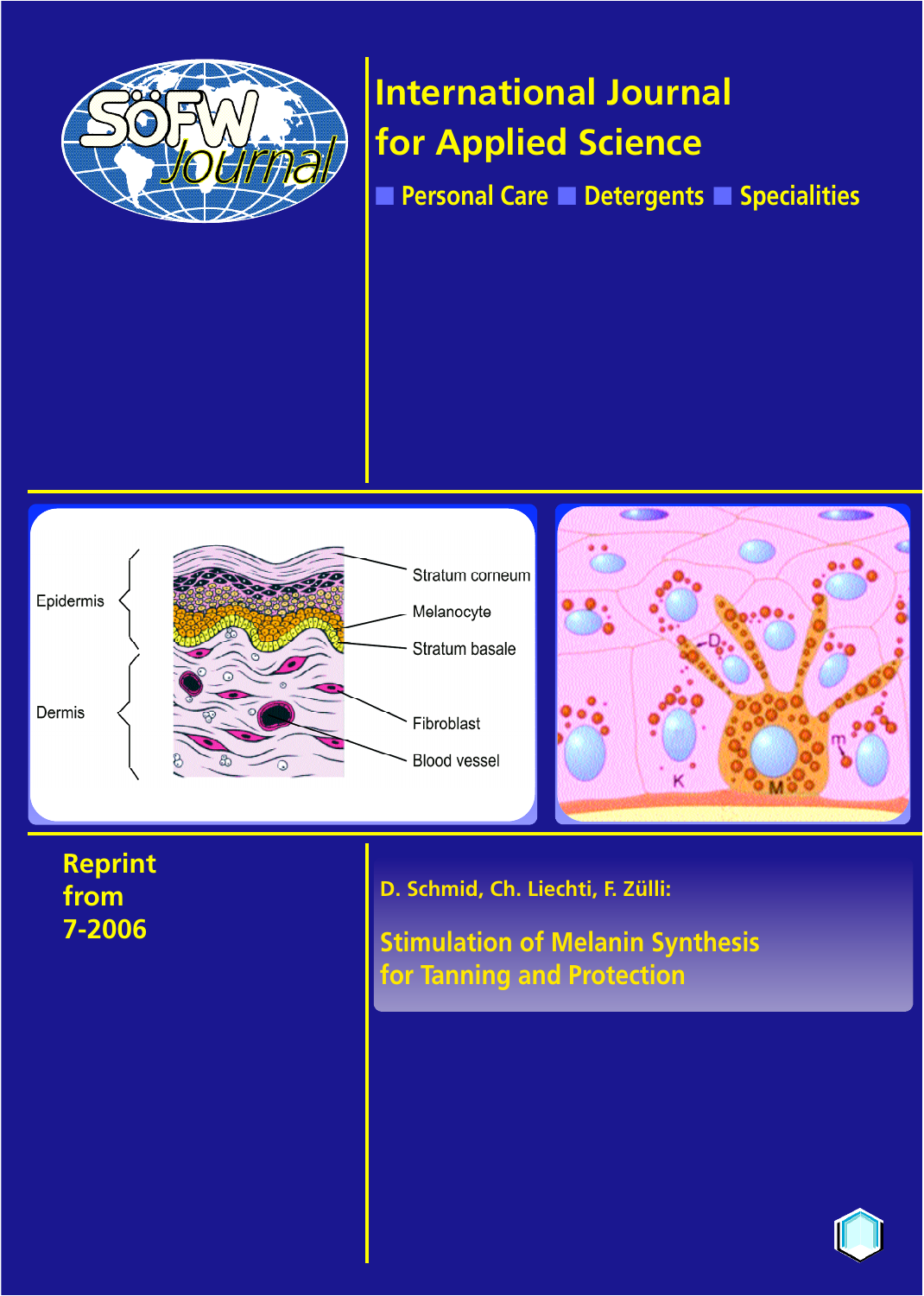D. Schmid, Ch. Liechti, F. Zülli*\**

# Stimulation of Melanin Synthesis for Tanning and Protection

Keywords: melanin, monk's pepper, beta-endorphin, acetyl tyrosine

### Abstract

The neuropeptide beta-endo<br>phin, principally known to in<br>duce an analgesic effect and<br>a feeling of euphoria in the cenhe neuropeptide beta-endorphin, principally known to induce an analgesic effect and tral nerve system, was shown in the last years by several research groups to play also a role in peripheral organs such as the skin. There, beta-endorphin was found to participate in the regulation of pigmentation. Monk's pepper (Vitex agnus castus) is a shrub native to the Mediterranean area with black berries that are used as herbal medicine. Compounds of these berries were found to exert a beta-endorphin-like activity. In studies with melanocytes we could show that an extract of Monk's pepper berries stimulated specifically the melanin synthesis. In vivo a combination of acetyl tyrosine, a stable substrate for melanin synthesis and the Monk's pepper berries extract induced skin tanning. Detailed analysis of the in vivo experiment showed the individual effects of acetyl tyrosine and the plant extract.

### **Introduction**

Pigmentation determines skin color and is the body's own protection against solar ultraviolet (UV) radiation. It consists of melanin which is a composition of mainly two substances, the black-brown eumelanin and the reddish-yellow pheomelanin. In melanocytes melanin is synthesized and stored in organelles called melanosomes. Melanocytes are located in the basal layer of the skin epidermis, in the so-called stratum basale **(Fig. 1)**. Thanks to dendrites melanocytes are able to spread melanosomes and with them the enclosed melanin within the skin by transferring them to keratinocytes **(Fig. 2)**.

The biosynthesis of eumelanin and pheomelanin can be initiated from either the hydroxylation of phenylalanine to tyrosine or directly from tyrosine. Tyrosine is hydroxylated to dihydroxyphenylalanine (DOPA) and to DOPA

quinone by tyrosinase. After the generation of DOPA quinone two separated pathways which both include several intermediate steps lead to the formation of eumelanin and pheomelanin **(Fig. 3)**. Pigmentation of the skin is controlled by hormones which are synthesized and distributed by the pituitary gland. The alpha-melanocyte stimulating hormone (alpha-MSH) is a cleavage product of the large precursor protein proopiomelanocortin (POMC) **(Fig. 4)**. It mainly regulates the pigmentation process in the skin and exerts its effect through MC1R, a G-protein coupled receptor. The gene expressions of both POMC and MC1R are inducible by UV radiation. Similar to alpha-MSH, beta-endorphin is a cleavage product of POMC in melanocytes as well **(Fig. 4)**. A research group demonstrated that the receptor for beta-endorphin, mainly the mu-opiate receptor, is also expressed in melanocytes. They concluded that the beta-endorphin/mu-opiate

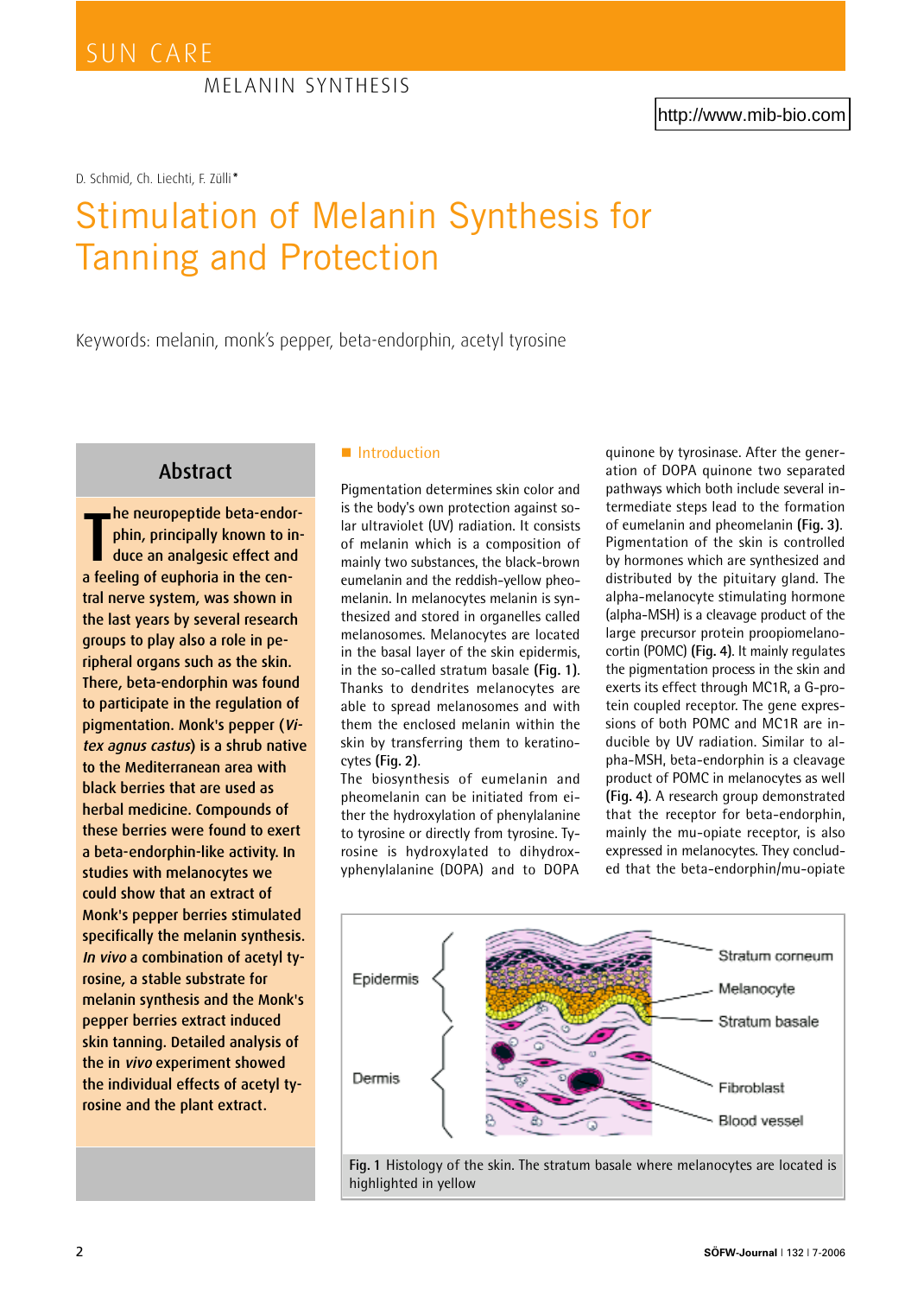# SUN CARE

### MELANIN SYNTHESIS

receptor system is functionally active in the regulation of melanocyte biology. In melanocyte cultures beta-endorphin was found to stimulate melanocyte dendricity, proliferation, and pigmentation (1).

### ■ Tanning ingredients

In self tanning (sunless tanning) products the substance dihydroxyacetone (DHA) is often applied as a standard ingredient. It binds to proteins of the stratum corneum and stains the upper layer of skin cells. The tan results from the socalled Maillard reaction between aldehydes or ketones and the amino acid lysine, leading to a colored product. Unfortunately, such pigments do not absorb UV radiation and consequently do not provide any sun protection. In addition, the tanned outer cells peel off in the natural regeneration cycle and the skin turns pale again after a short time.

Many tanning products that stimulate the synthesis of natural melanin in the skin contain acetyl tyrosine. This substance is a natural amino acid bound to acetic acid and provides the substrate for the generation of melanin synthesized along the lines of the physiologic pathways as described in the introduction. Contrary to DHA the skin tan gained with acetyl tyrosine consists of melanin and therefore has natural sun protection qualities and remains in the skin for a much longer time.

#### **Monk's pepper and skin tanning**

Monk's pepper (chaste tree, *Vitex agnuscastus*, Verbenaceae) is a deciduous shrub domiciled in Mediterranean Europe and Central Asia. The berries contain essential oils, fatty oils, diterpenoids, ketosteroids, iridoid glycosides (agnuside and aucubine), saponins, and flavonoids. In ancient times Monk's pepper was used for several indications such as inflammation, dropsy, spleen enlargement, premenstrual syndrome, or for the treatment of injuries. In monasteries' kitchens Monk's pepper was often used as surrogate pepper taking advantage of the anaphrodisiac effect. Today, the Com-



**Fig. 2** Melanosomes are distributed among keratinocytes and gather on the apical side of the nucleus.





**Fig. 3** The synthesis of eumelanin is stimulated by alpha-MSH through its receptor MC1R. During high tyrosinase activity the equilibrium is shifted to eumelanin synthesis

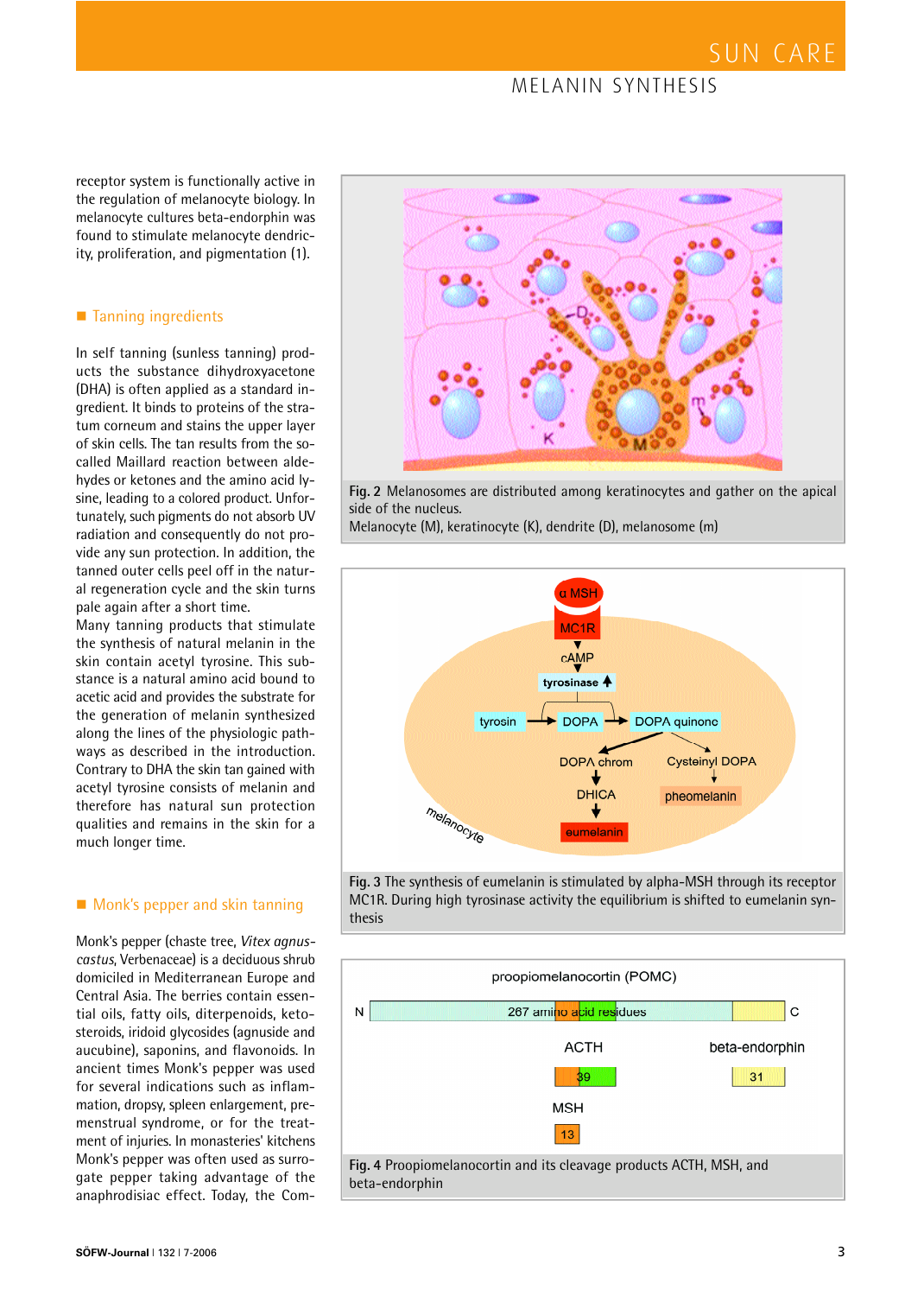## SUN CARE

### MELANIN SYNTHESIS

mission E monograph has approved the use of Monk's pepper for irregularities of the menstrual cycle, premenstrual disturbances, and mastodynia.

Monk's pepper was found in latest research to contain phyto-endorphins. This has been shown by assessing the affinity of an extract of Monk's pepper to the mu-opiate and kappa-opiate receptors. In competition binding studies with radioligands the endorphin-like compounds were observed in the lipophilic fractions of the extracts. The researchers accordingly suggested possible pharmacological effects of Monk's pepper via opioid receptors (2). Functional activity through mu-opiate receptors of the Monk's pepper extract was tested by a US research group, too. The functionality even turned out to be highly significant. Therewith, an agonistic activity of Monk's pepper extract has been demonstrated for the first time (3). Since beta-endorphins stimulate melanocytes, substances possessing agonistic functional activity through mu-opiate receptors presumably effect a similar stimulation. Monk's pepper therefore is very likely to exhibit melanogenic and dendritogenic properties like beta-endorphin as well.

### ■ MelanoBronze – combination of acetyl tyrosine and Monk's pepper extract to stimulate melanin synthesis

In MelanoBronze acetyl tyrosine and the extract of Monk's pepper cause increased formation of melanin through two different mechanisms. Acetyl tyrosine, the stable and water-soluble substrate for tyrosinase accelerates melanin synthesis. The more substrate is present, the higher the turnover of the synthesis reaction. Like UV radiation and the hormone alpha-MSH the beta-endorphin-like compounds in the extract of monk's pepper induce melanocytes to start melanin formation. In presence of the beta-endorphin activity of the extract the melanin formation is induced even without sun exposure. The individual contribution to pigmentation of acetyl tyrosine and the plant extract in MelanoBronce in presence or without sun light is shown in **Fig. 5**.

### ■ Studies and Conclusions

**The effect of Monk's pepper extract on melanin production of melanocytes in culture**

Melanin production and cell viability of normal human melanocytes (R6-NHEM-2) were analyzed after incubation with different concentrations of Monk's pepper extract during 10 days. Cells were cultured in a standard medium at 37 °C and 5%  $CO<sub>2</sub>$ . After incubation melanin was extracted with a solution of 0.5 M

NaOH. The optical density was measured at 405 nm against melanin standards. Cell viability was analyzed by a standard MTT assav.

Melanin production of melanocytes in culture medium alone amounted to 37.1 microg/ml. Monk's pepper extract was added in the concentrations of 0.25%, 0.13%, and 0.06%. Addition of the extract let to a concentration-dependent increased melanin synthesis of 54.5, 41.6 and 36.2 microg/ml, respectively **(Fig. 6)**. Monk's pepper extract at 0.25% in-



**Fig. 5** MelanoBronze stimulates tanning even without sun exposure. When we are exposed to sun light, the hormone alpha-MSH is produced that induces pigmentation (upper line). When at the same time MelanoBronze is applied, pigmentation is highly accelerated because there is with beta-endorphin another inducer present and with acetyl tyrosine additional substrate for the enzyme tyrosinase (middle line). When MelanoBronze is applied, there is also tanning without exposure to sun light because MelanoBronze contains the inducer beta-endorphin and adds additional substrate for tyrosinase (lower line)



**Fig. 6** The effect of Monk's pepper extract on melanin production of melanocytes in culture